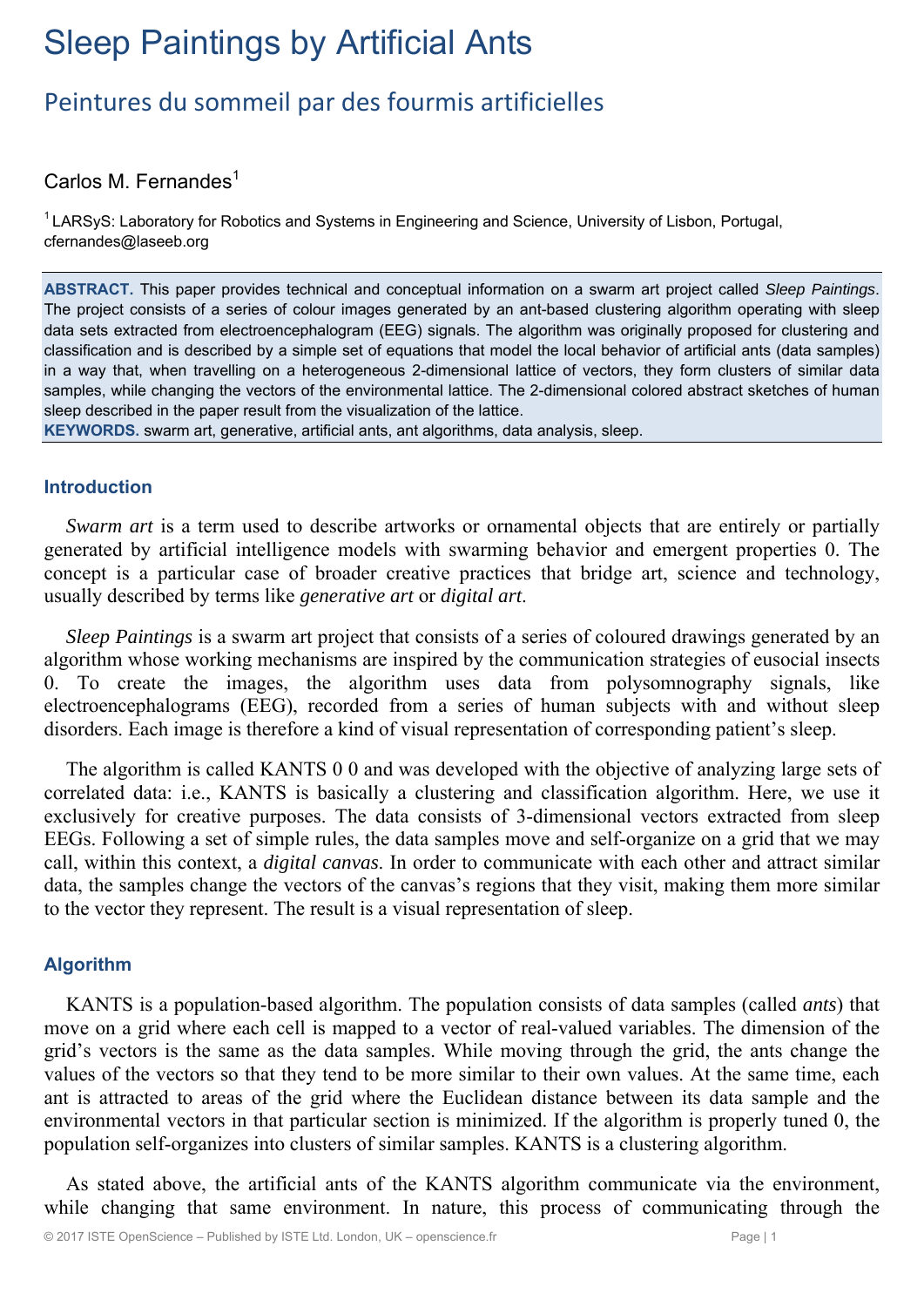environment is known as stigmergy 0. Natural ants, for instance, use a chemical substance that they secrete, called pheromone 0, to attract mates, signal danger or provide clues to other ants about a specific location. In KANTS, the pheromone is the grid vector's values. Hence, the grid of vectors is a kind of *pheromone map*, shaped by the ants throughout the whole process.

In our exploration of KANTS as a swarm art tool, the maps are used for generating 2-dimensional colored images in the RGB system. The vectors are directly translated to the R, G, and B values (threevariable data samples are used here, which makes it easy to translate the values into RGB images, but other forms of translating vectors to RGB can be devised). Since the ants tend to cluster, thus changing the values in that region, it is expected that the pheromone map, after a certain number of iterations, shows non-random patterns.

The algorithm works as follows.

The grid vectors are initially set to random values uniformly distributed in the range  $[0, 1.0]$ . Then, the ants are randomly placed on the grid (after their vectors are also normalized within the range  $[0, 1]$ ). In each iteration, each ant is allowed to move to a different cell of the habitat and modify that cell's vector values. The ants movements are described by sing equations 1 and 2, taken from Ant System 0.

$$
w(j) = \left(1 + \frac{\sigma}{1 + \delta \sigma}\right)^{\beta} \tag{1}
$$

$$
P_{i \to j} = \frac{w(j). \, r(j)}{\sum_{j \in M} w(j)} \tag{2}
$$

Equation 1 measures the relative probability of moving to a cell *j* with pheromone density  $\sigma$ . The parameter  $\beta$  ( $\beta \ge 0$ ) is associated with the osmotropotaxic sensitivity, recognized by Wilson 0 as one of two fundamental types of an ant's sensing and processing of pheromone and related to instantaneous pheromone gradient following. In other words, parameter  $\beta$  controls the degree of randomness with which the ants follow the gradient of pheromone.

Parameter  $\delta$  ( $\delta \ge 0$ ) defines the sensory capacity 1/ $\delta$ , which describes the fact that each ant's ability to sense pheromone decreases somewhat at high concentrations. This means that each ant eventually moves away from a trail when the pheromone reaches a high concentration.

Equation 2 models the probability of an ant moving from cell  $i$  to a specific cell  $j$  that belongs to the Moore neighborhood ( $M$ ) of i:  $P_{i\rightarrow i}$ , defined after a discretization of time and space, is the probability of moving from cell *i* to *j*;  $w(j)$  is given by equation 1 and  $r(j)$  is set to 1 if the cell *j* is within the Moore neighborhood (with range  $r1$ ) and 0 otherwise. The pheromone density  $\sigma$  in equation 1 is defined as the inverse of the Euclidean distance  $d(\vec{v}_a, \vec{v}_c)$  between the vector carried by ant n  $\vec{v}_{an}$  and the vector in cell  $(i, j)$  at time-step t,  $\vec{v}_{cij}(t)$  – see equation 3. That is, the shorter the Euclidean distance is, the more *intense* is the pheromone level.

$$
\sigma = \frac{1}{d(\vec{v}_{an}, \vec{v}_{cij}(t))}
$$
 [3]

With these rules, ants tend to travel to cells that are mapped to vectors which are "closer" to their *own* vector. The ants update the vector in the cell where they are currently on, plus the vectors in the cell's Moore neighborhood (with a user-defined range  $r2$ ) according to equation 4, where  $\overline{D}$  is the average Euclidean distance between the data vector and the environmental vectors in its Moore neighborhood. This is the equation that modifies the environment and, ultimately, generates the images.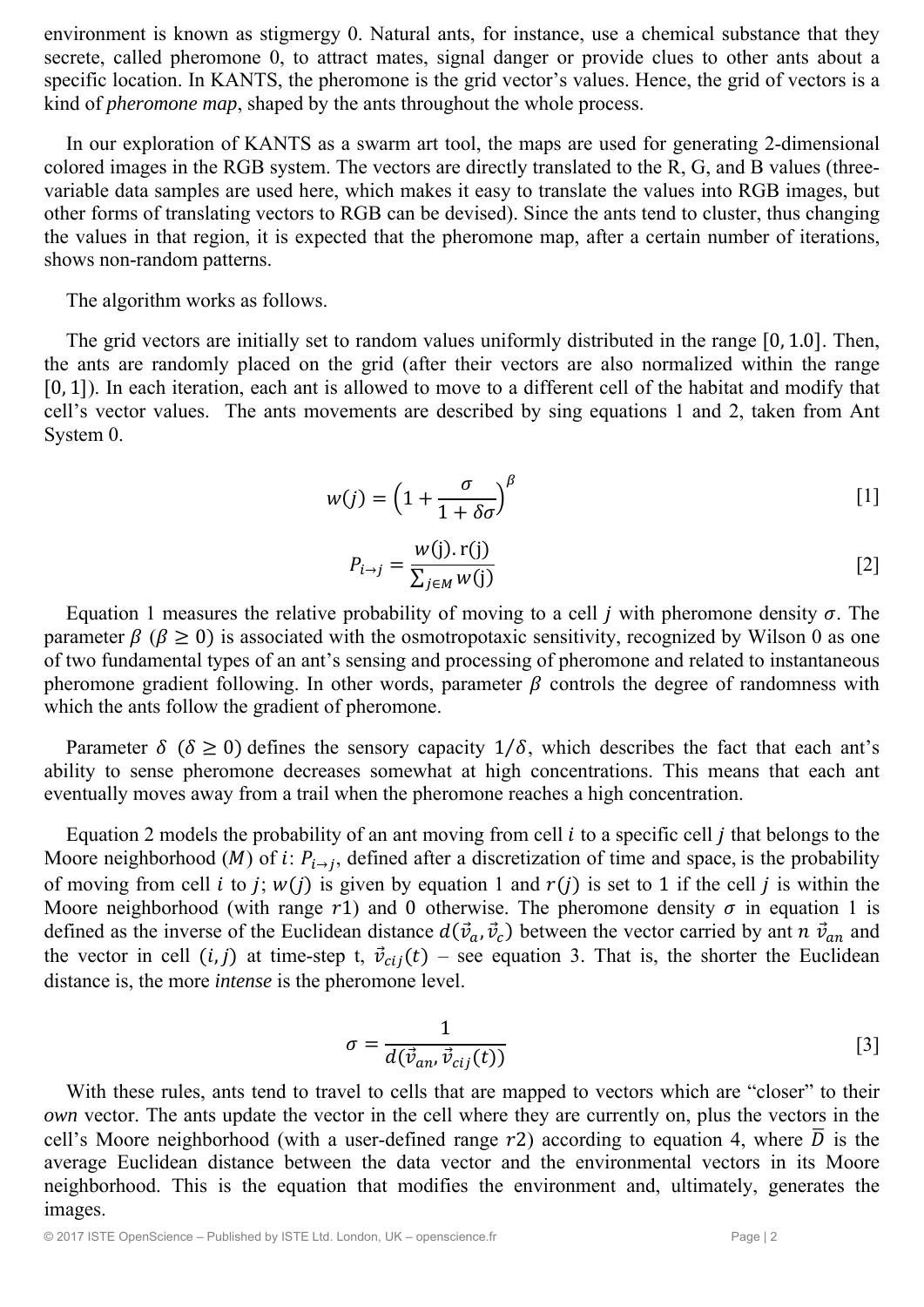$$
\overrightarrow{v_c}(t) = \overrightarrow{v_c}(t-1) + \overrightarrow{D}(\overrightarrow{v_a} - \overrightarrow{v_c}(t-1))
$$
\n<sup>[4]</sup>

The grid vectors are all evaporated in each time-step. Evaporation is done by updating the vectors with Equation 5, where  $k \in [0,1.0]$  (usually a small value, in the range  $[0.001, 0.1]$ ) is the evaporation rate and  $\overrightarrow{v_{i}}$  is the vector's initial state (at  $t = 0$ ). Basically, the evaporation step "pushes" the vectors towards their initial values.

$$
\overrightarrow{v_c}(t) = \overrightarrow{v_c}(t) - k \cdot (\overrightarrow{v_c}(t) - \overrightarrow{v_{ic}})
$$
\n
$$
\tag{5}
$$

Finally, a probably test restricts the movement of the ants: an ant only moves if a random value uniform.ly distributed in the range  $[0,1]$  is above a probability value  $p$ :

$$
p = (1/neigh)^2 \times d(neigh)
$$
 [6]

where  $d(neigh)$  is the averaged Euclidean distance to the neighbors and  $neigh$  is the number of ants in the neighborhood (Moore with range 1). If there are no ants in the neighborhood except the ant itself,  $d(neigh) = 1$ . This rule promotes the immovability of ants adjoining similar ants. The pseudocode of the algorithm is given by Algorithm 1.

#### **Algorithm 1: KANTS**

- 1. Initialize an array  $N \times M \times d$  with random values in the range [0, 1], where  $N \times M$  is the size of the habitat and d is the dimension of the data samples
- 2. Store *n* data samples in an array of size  $n \times l$ , ants[n][l], where l is the number of variables of the vectors.
- 3. Distribute the ants randomly on the environment.
- 4. For each ant do:
	- 5. Update habitat (grid) vectors: apply equation 4 to the vectors in the Moore neighborhood (range  $r^2$ ) of the ant.
	- 6. Determine *neighbors* (number of ants in neighborhood, with range 1), average distance to neighbors and average distance to the neighboring cells.
- 7. For each ant do if random  $[0,1] < p$  (p is defined by equation 6):
	- 8. Compute  $P_{i\to j}$  for each possible destination cell (not occupied and within the Moore neighborhood with range  $r1 = (0.5 \times N)/neighbors)$ .
	- 9. Decide where to go by *roulette wheel* selection. Move to selected cell.

10.For each cell in the environment evaporate pheromone: apply equation 5 to the vector in the cell.

11. If stop criteria not met return to 4.

#### **Sleep Paintings**

Sleep is a state of reduced and filtered sensory and motor activity, within which there are different stages, each one with a distinct set of associated physiological and neurological features. The correct identification of these stages 0 is very important for the diagnosis and treatment of sleep disorders. However, sleep classification is not completely standardized. Usually, sleep experts make the classification by visual methods, i.e., they analyze the signal and then, according to its patterns in a specific time period, they decide in which stage the patient was in that precise period. However, such method is time-consuming and prone to errors. Hence, it is very important for biomedical sleep research to devise methods to extract the proper information that is later used for classification.

Hjorth 0 proposed a method for extracting three parameters from EEG signals. The first is a measure of the mean power representing the *activity* of the signal. The second, called *mobility*, is an estimate of the mean frequency. The third estimates the bandwidth of the signal and represents *complexity*. The main advantage of this method is its low computational cost when compared to others. Furthermore, the time-domain orientation of this representation may prove suitable for situations where ongoing EEG analysis is required.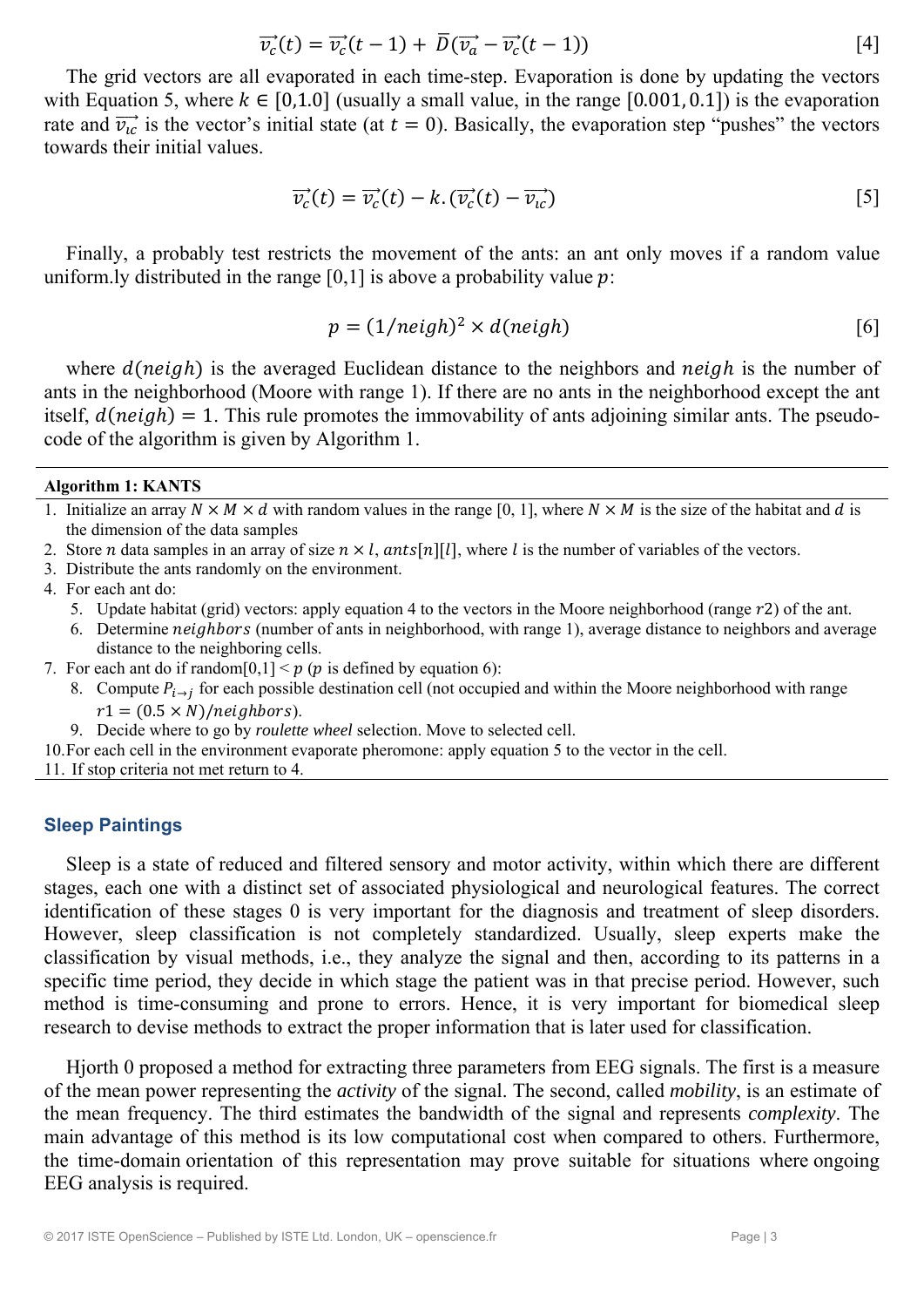Our choice of the Hjorth parameters is merely practical: the three variables can be directly translated into RGB values, generating the desired 2-dimensional representation of sleep. Other extraction methods and features have been used when testing KANTS as a possible clustering algorithm for an automatic classifying system. However, for the present work, we are only concerned with the visual patterns displayed by the environmental grid (or pheromone map) and the Hjorth features are well suited for this purpose. Another possibility is to compute the mean power of the EEG, electrooculography (EOG) and electromyography (EMG) signals and create also 3-dimensional data vectors.

Real data from five adult sane patients and babies were used. Each recording is approximately 8 hours long, divided into 30 seconds epochs. The EEG signals were analyzed and each epoch classified within one of the R&K classes 0 by a medical expert team. Then, the Hiorth parameters were extracted or the mean power of the EEG, EOG and EMG were computed and the files with the parameters corresponding to the EEG signals of each patient were created. Each vector is labeled with the class assigned by the experts. Since there are three parameters in the data set, the ants are described by  $\vec{v}_a = (v_{a1}, v_{a2}, v_{a3}).$ 

Parameters  $\rho$  and  $\delta$  are set to 32 and 0.2. These values are in the range of the parameter space that in 0 puts the system in the self-organized state. Parameters  $r1$  and k were adjusted until the results were satisfactory (considering the subjective opinion of the author). Range  $r2$  remained fixed ( $r2 = 2$ ) through all the experiments. Finally, probability  $p$  in Equation 6 was set to 1.



Fig. 1. Images generated by sleep data of four different patients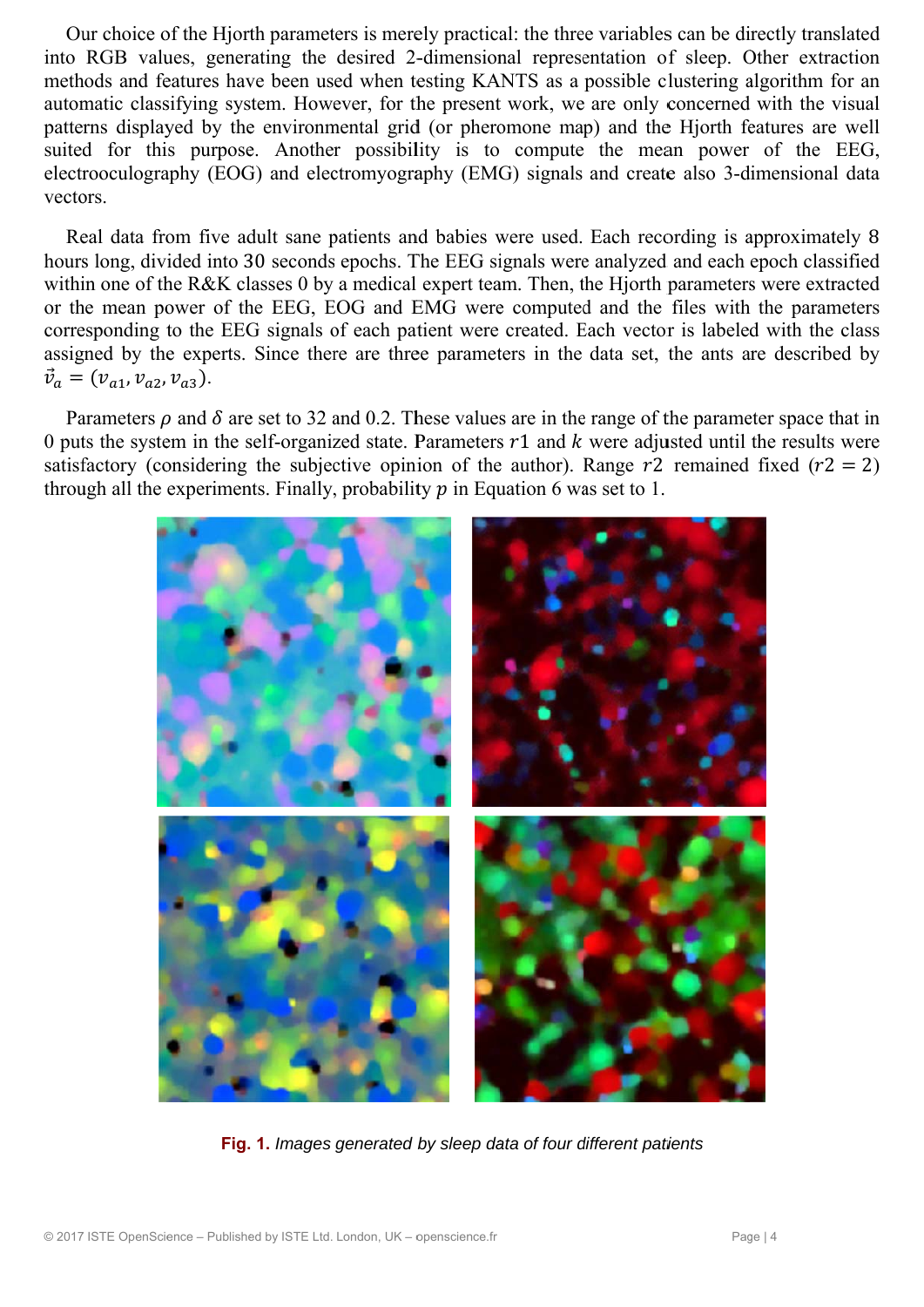The algorithm stops after 50 iterations and the environmental lattice at  $t = 50$  is used to generate the images in the RGB format. Each set of values is stored in  $200 \times 200$  arrays, each one being the source for creating an RGB image.

KANTS habitat size is set to  $200 \times 200$ . Given the size of the data sets, the suggested ratio between grid size and number vectors 0 generates images too small to be properly visualized and valued. Therefore, input files of each patient's data with 10 copies of each sample were created. Some of the results are in Fig. 1.

It is clear that each night's data set generates unique drawings, even if there are common features to all of them. However, each one shows unique patterns and major differences are also observed, namely in the dominant color of the drawings. These colors are related to the dynamics of the sleep and distribution of sleep stages.

Sleep data showed to be an alluring raw material for swarm art. Since the ants tend to cluster, thus changing the values in the clustering region, it is expected that the pheromone map, after a certain number of iterations, shows non-random patterns, like a kind of a fuzzy patchwork. In addition, the stochastic nature of the process and the size and range of the data samples, make these *sleep signatures* unique, not only for each patient, but also for each night's sleep. The resulting *pherogenic* paintings not only represent an interesting imagery related to human sleep, but can also be a basis for a conceptual framework for artists and scientists to work with.

For long, sleep was a mysterious state that science and philosophy tried to study and interpret. In addition, dreams, an inseparable feature of the human sleep, added a mystic aura to this physiological state. Having the opportunity of generating representations of a night's sleep with a novel bio-inspired and self-organized algorithm is surely inspiring. Furthermore, the whole process is based on a kind of distributed creativity, i.e., the drawings are in part generated by the person/patient, since the data samples shape the environment, and in part created by the swarm and its local rules, from which global and complex behavior emerges. Our proposal to *Art&Science in Evolutionary Computation* is to collect and present several sleep paintings in a large grid, as shown in Fig. 2.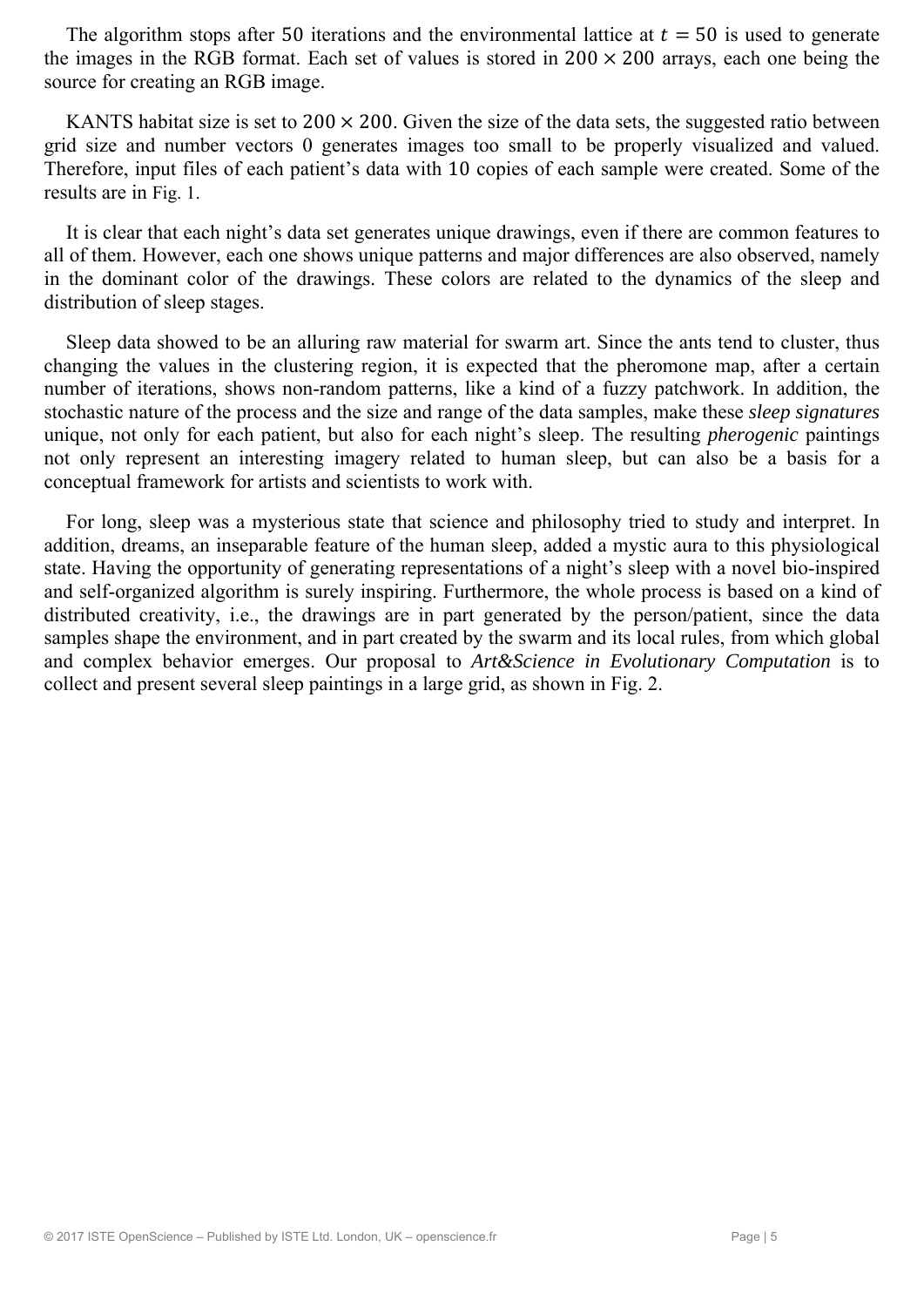

Fig. 2. Sleep Paintings by Artificial Ants, 2017

# **Conclusions**

KANTS is an ant-based algorithm for data clustering and swarm art. The algorithm generates clusters of data samples by letting those samples (ants) travel through a heterogeneous environment. The ants communicate via the environment and modify it. The idea is to use the resulting environment (pheromone maps) to create 2-dimensional color representation of data sets. Previously, this concept has been used to create *Abstracting the Abstract*, for which chromatic information from historical abstract paintings was used to feed the algorithm and generate reinterpretations of those same paintings - see Fig. 3. Abstracting the Abstract received positive feedback from the community, winning the 2012 Evolutionary Art, Design and Creativity Competition of the Genetic and Evolutionary Computation Conference 0.

This paper describes another swarm art experiment with KANTS. In this case, sleep EEG data are used. The resulting images are aesthetically interesting, with dynamic patterns and colors that spread through the canvas in a balanced way. They also have the interesting characteristic of being unique representations of a night's sleep. Furthermore, they are the result of a distributed creativity, between the sleep patient, the person that tunes the algorithm and the swarm.

# **Acknowledgements**

The author wishes to thank FCT, Ministério da Ciência e Tecnologia, his Research Fellowship SFRH/BPD/66876/2009). This work was supported by FCT PROJECT [UID/EEA/50009/2013].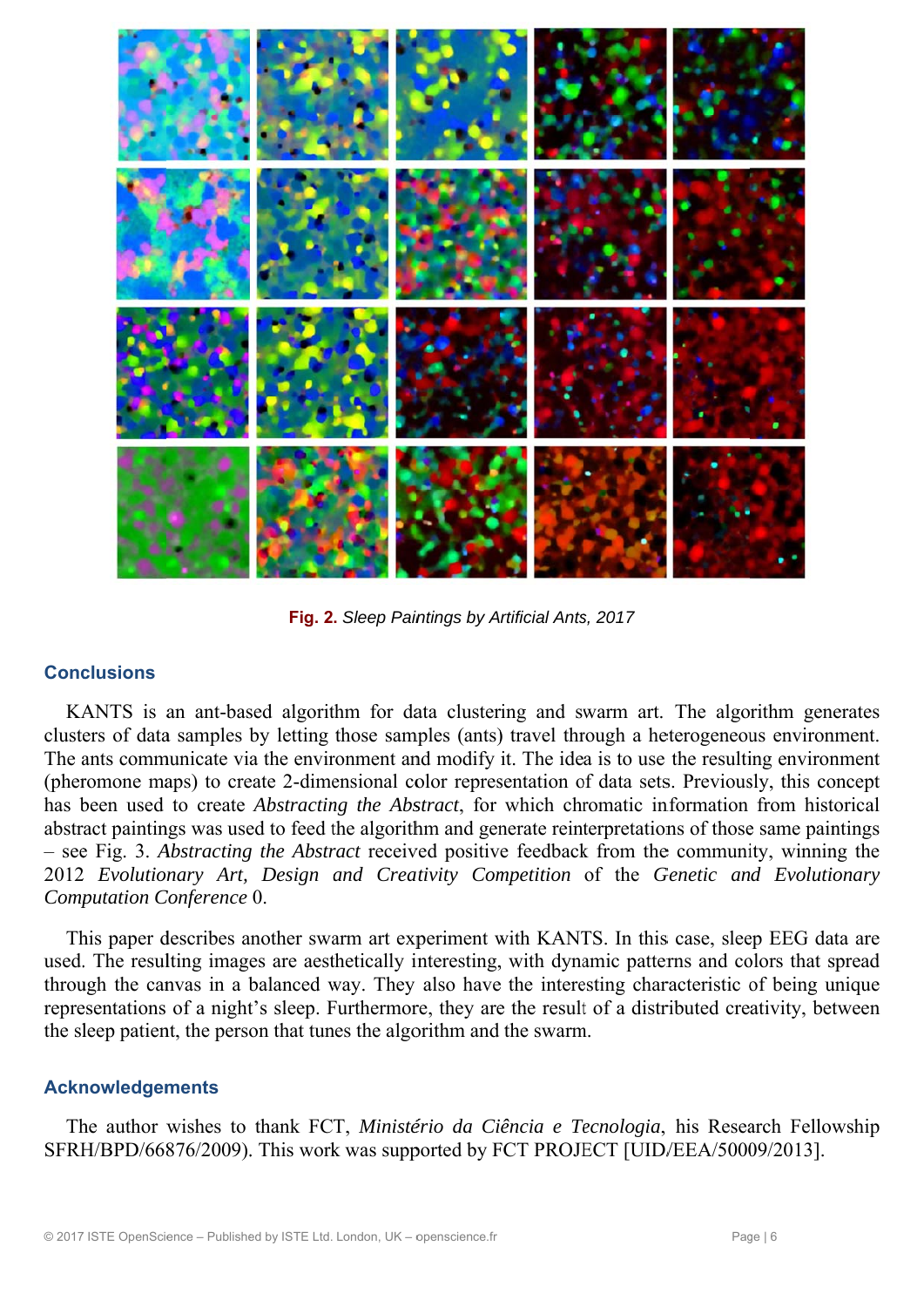#### **References**

- [1] E. Bonabeau, M. Dorigo, and G. Theraulaz. 1999. Swarm Intelligence: From Natural to Artificial Systems. Oxford University Press, New York, NY.
- [2] D.Chialvo, M., Millonas. 1995. How Swarms Build Cognitive Maps. In The Biology and Technology of Intelligent Autonomous Agents, Luc Steels, Ed., No. 144, NATO ASI Series, 439-450
- [3] L. Courchesne, C. Gagné, P.L. Lanzi, J. McCormack, Evol. Art Comp., http://www.sigevo.org/gecco-2009/competitions.html
- [4] C.M. Fernandes, A Mora, J.J. Merelo, V. Ramos, J.L.J. Laredo, and A.C. Rosa. 2008. KANTS: Artificial Ant System for Classification. In Proceedings of the 6th International Conference on Ant Colony Optimization and Swarm Intelligence (ANTS 2008), LNCS 5217, Springer-Verlag, 339-346.
- [5] C.M. Fernandes, A.M. Mora, J.J. Merelo, and A.C. Rosa. 2014. KANTS: A Stigmergic Ant Algorithm for Cluster Analysis and Swarm Art. IEEE Transactions on Systems, Man and Cybernetics 44(6), 843-856.
- [6] P.-P. Grassé. 1959. La reconstrucion du nid et les coordinations interindividuelles chez bellicositermes et cubitermes sp. La théorie de la stigmergie: Essai d'interpretation du comportement des termites constructeurs. Insectes Societies  $6,41-80.$
- [7] B. Hjorth, 1975. Time domain descriptors and their relation to a particular model for generation of eeg activity. CEAN -Computerized EEG analysis, 3-8.
- [8] A.Rechtschaffen, A.Kales. 1968. A manual of standardized terminology, techniques and scoring system for sleep stages of human subjects, ser. National Institutes of Health (U.S.). Bethesda, Md: U. S. National Institute of Neurological Diseases and Blindness, Neurological Information Network, vol. 204.
- [9] E.O. Wilson. 1971. Insect Societies. Belknam Press, Cambridge.